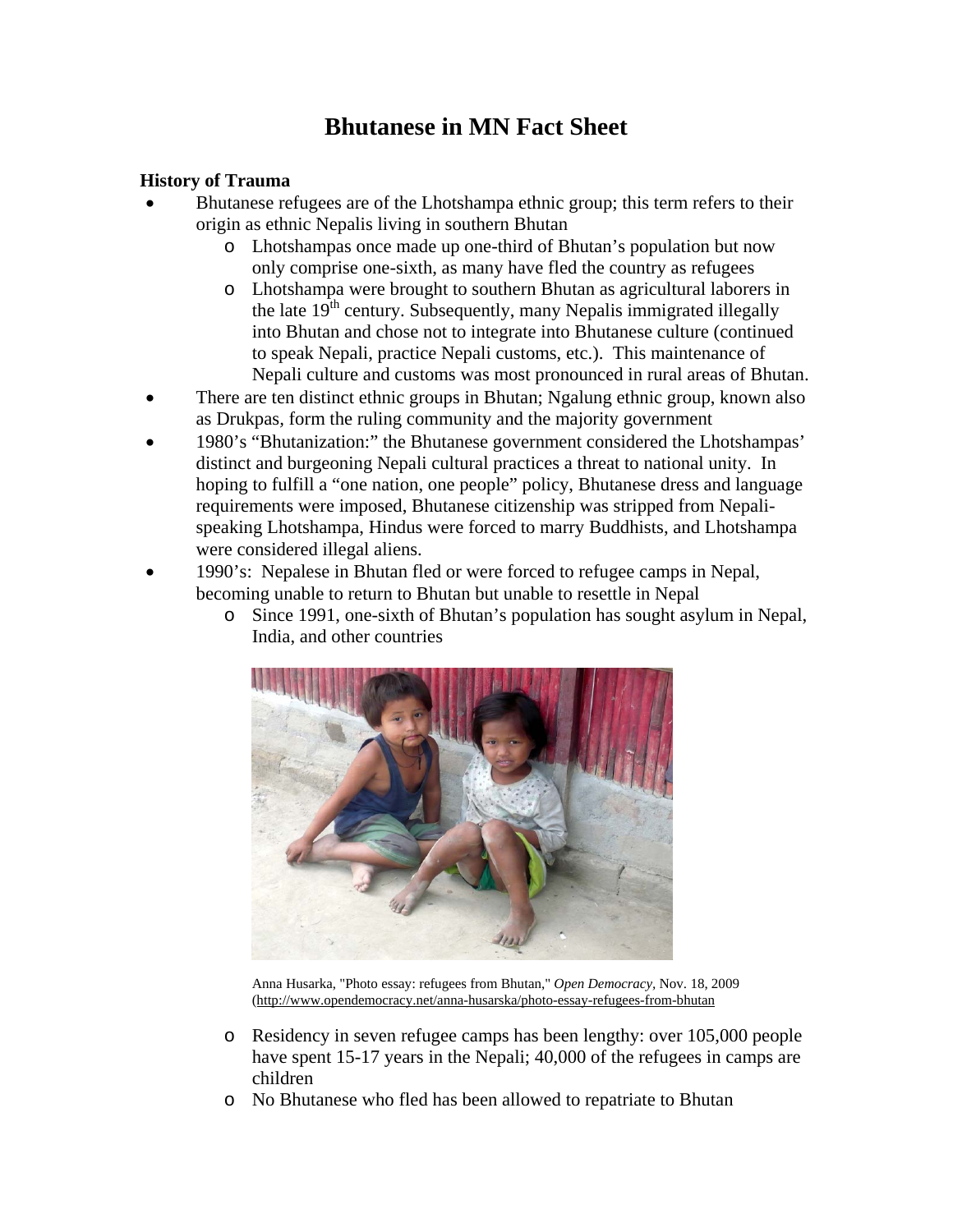- o The U.S. agreed in 2006 to resettle up to 60,000 refugees, prompting reactions from some refugees who feared the U.S. was conspiring with Bhutan's government to permanently prevent repatriation to Bhutan
- "The Bhutanese refugee situation has become one of the most protracted and neglected refugee crises in the world," Amnesty International USA
- "I can't think of another country where people know less about the situation that the refugees left. What people know about Bhutan is a utopia, Shangri-la, kind of thing. But I don't think people look at it as a country where one-sixth of the population was ethnically cleansed," Larry Yungk, a senior resettlement officer with the United Nations High Commissioner for Refugees.
- In camp refugees felt unsafe due to the unstable government and Maoist movement in Nepal.
- There were high rates of alcoholism and gambling in the camps.
- "The parent was no longer the provider, the camp was." Children may not view their parents or elders as providers, but rather as equals

## **Resettlement**

- Of the approximately 107,000 in refugee camps in Nepal, the U.S. agreed to resettle 60,000, and Australia, Canada, Norway, Netherlands, New Zealand, and Denmark approved the resettlement of 10,000 each
	- o Refugees began arriving in the U.S. in late March of 2008
	- o As of early September 2009 17,612 Bhutanese had resettled in the U.S.



Anna Husarka, "Photo essay: refugees from Bhutan," *Open Democracy,* Nov. 18, 2009 (<http://www.opendemocracy.net/anna-husarska/photo-essay-refugees-from-bhutan>

- Bhutanese refugees are considered quick to learn their way around new cities and skills of new jobs, and they arrive anxious to become self-sufficient
	- o Tend to have stronger English skills than refugees from other countries, since English was the language used in refugee camp schools
	- o Upon arrival in MN, 35% speak English (early 2009 stats)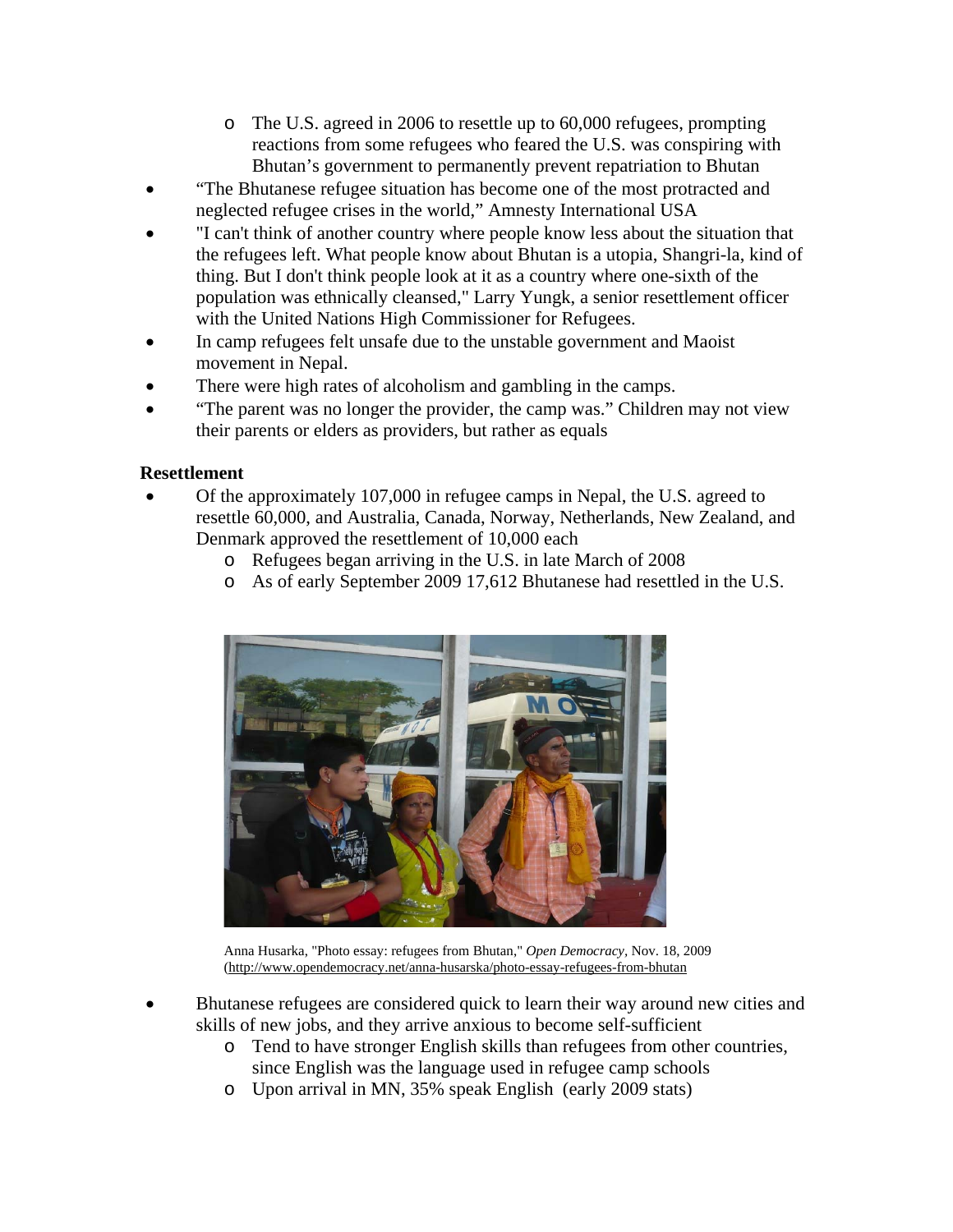- o Minnesota's Bhutanese refugees are 98% Lhotshampa (early 2009 stats)
- o Most of Minnesota's Bhutanese refugees live in St. Paul
- Due to the US economy, Bhutanese refugees have had trouble finding jobs
- Bhutanese in MN are concerned about violence due to an incident in a Minneapolis neighborhood where a young Bhutanese man was attacked (summer 2009)
- Bhutanese may have trouble adjusting to the northern climate, since they are accustomed to the hot climate of the southern foothills of Bhutan
- Elderly refugees who speak no English say they feel isolated in their apartments
- Vulnerable groups: youth (entering the public school system), single female households, widows (become dependant on sons), physically disabled people, individuals who do not seek out health care (undiagnosed, unaware of mental illness issues), illiterate individuals
- Youth have expressed challenges in learning how to interact with new peers (interacting with new cultures, communities)
- Especially for elders, there are concerns over death and funeral rituals. Elders worry that the youth will not carry on the traditions for their funeral. In addition, other family member's behaviors affect if the elder can get into heaven.
- Transportation is a major barrier to socialization. Many of the refugees have never ridden a bike or driven a car.
- One of the closest Hindu temples that the Bhutanese attend is in Maple Grove, MN.

## **Cultural Comments**

- Bhutanese people are community oriented.
- Family size is often up to eight persons.
- Members of extended families (aunts, uncles, cousins) are considered part of the "immediate family".
- Age 50 is considered "elderly or old" in Bhutanese culture. The elderly would take on the role of sages in Bhutan. Here in U.S., age is not as likely to carry that same significance.
- Religion: Hindu (majority) and Buddhist (dominant Bhutanese religion)
	- o Many wear bindu (dot of red powder representing an offering) on their faces
	- o Whether Hindu or Buddhist, most abstain from eating beef
	- o In the camps, some converted to Christianity
	- o Of refugees in MN, 60% are Hindu
- Most Bhutanese refugees are vegetarians; this presents issues for refugee children who receive school-provided lunches containing meat.
- Story telling is very important to the culture.
- Flowers are given as a sign of respect.
- Guests take shoes off when visiting others' homes.
- Guests should accept food items offered to you; if uncomfortable with this, accept water.
- It is culturally normal to hide the issue of physical disabilities.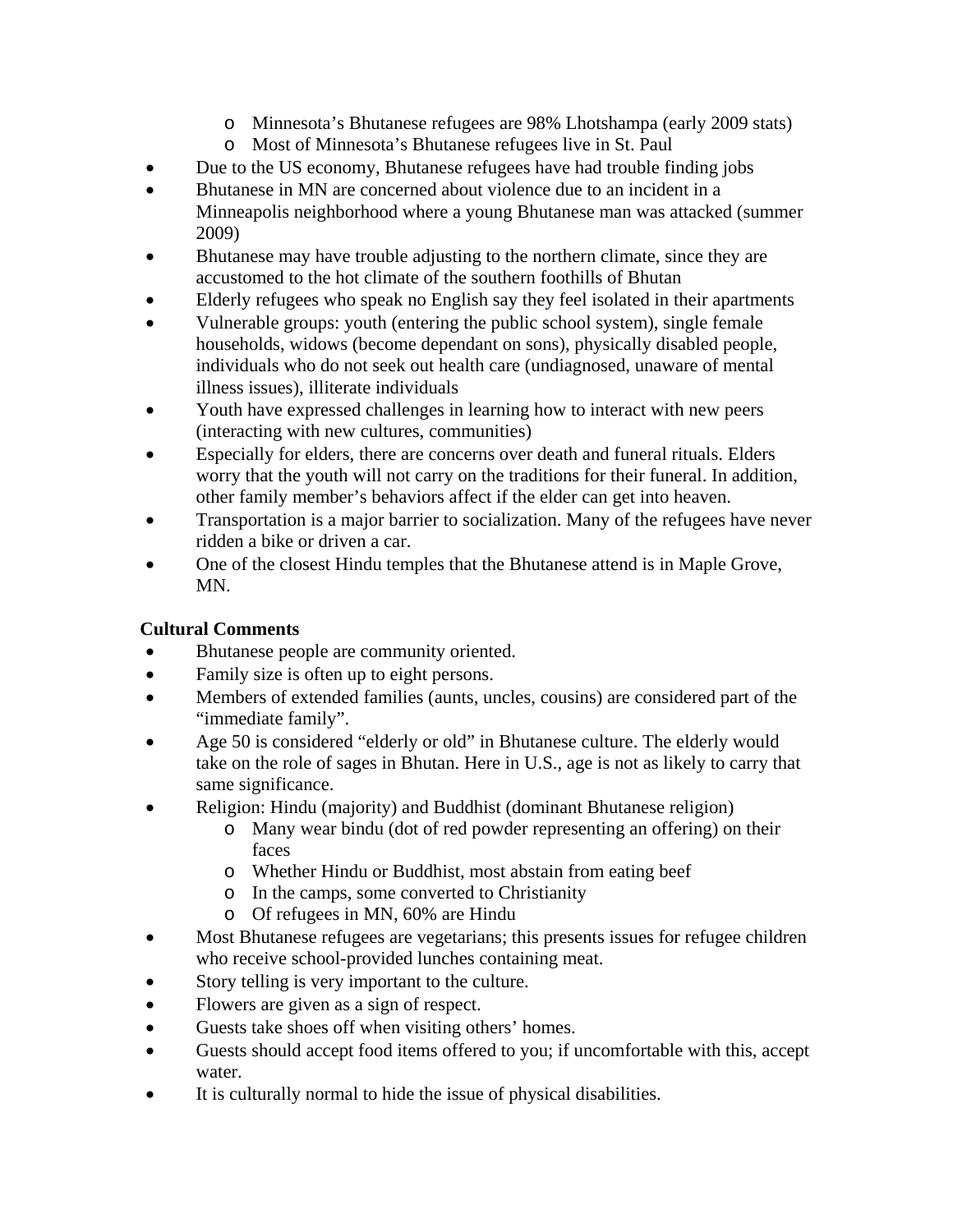- While the refugee camps banned the caste system and stressed the inclusion of all, it can still be seen in marriage and death practices.
- Celebrations: Festival of Lights (major cultural festival), lunar new year, naming ceremonies for new births

### **Language**

- Speak a dialect of Nepali that is derived from Sanskrit
- Upon arrival in MN, 100% speak Nepali and 35% speak English

## **Family**

- Males are traditionally the dominant members of society (this seems to be changing in refugee communities).
- Parents are not traditionally involved in their children's education and expect teachers to take care of their children.
	- o The U.S. practice of having parent-teacher meetings is not something the Bhutanese typically do.
	- o Efforts must be made to promote parent support.
- Children do not know how to advocate for themselves, as they have been taught not to speak to or complain to the teacher.
	- o Bullying has been an issue for Bhutanese refugee children in MN

## **Physical Issues**

- Vitamin B12 deficiency in most Bhutanese refugees.
- Adults are concerned for youth over-eating or eating unhealthily.

## **Mental Health Issues**

- Feelings of inadequacy due to not being allowed to work in the camps: "Being stateless for so long was demoralizing me, so I had to take some step to find better avenues…I also felt that my own skills were being wasted"
- Humility experienced at camps due to having to stand in line for rations: "You felt like such a beggar. [For] people who have a lot of ego or self-respect, it's really difficult. That went on for 17 years."
- Domestic violence has been a cultural issue, especially in the refugee camps.
- Most present with physical symptoms and refrain from acknowledging emotional turmoil.
- Children have never experienced life outside of refugee camps.
- There have been 6 suicides in the United States of Bhutanese refugees.
- MN climate has been problematic for some Bhutanese refugees. It can worsen the isolation in the elderly already cited above.

#### $\bullet$

Vocabulary

- o Daiva Dosha= divine displeasure
- o Pitri-Dosha= influence of ancestral spirit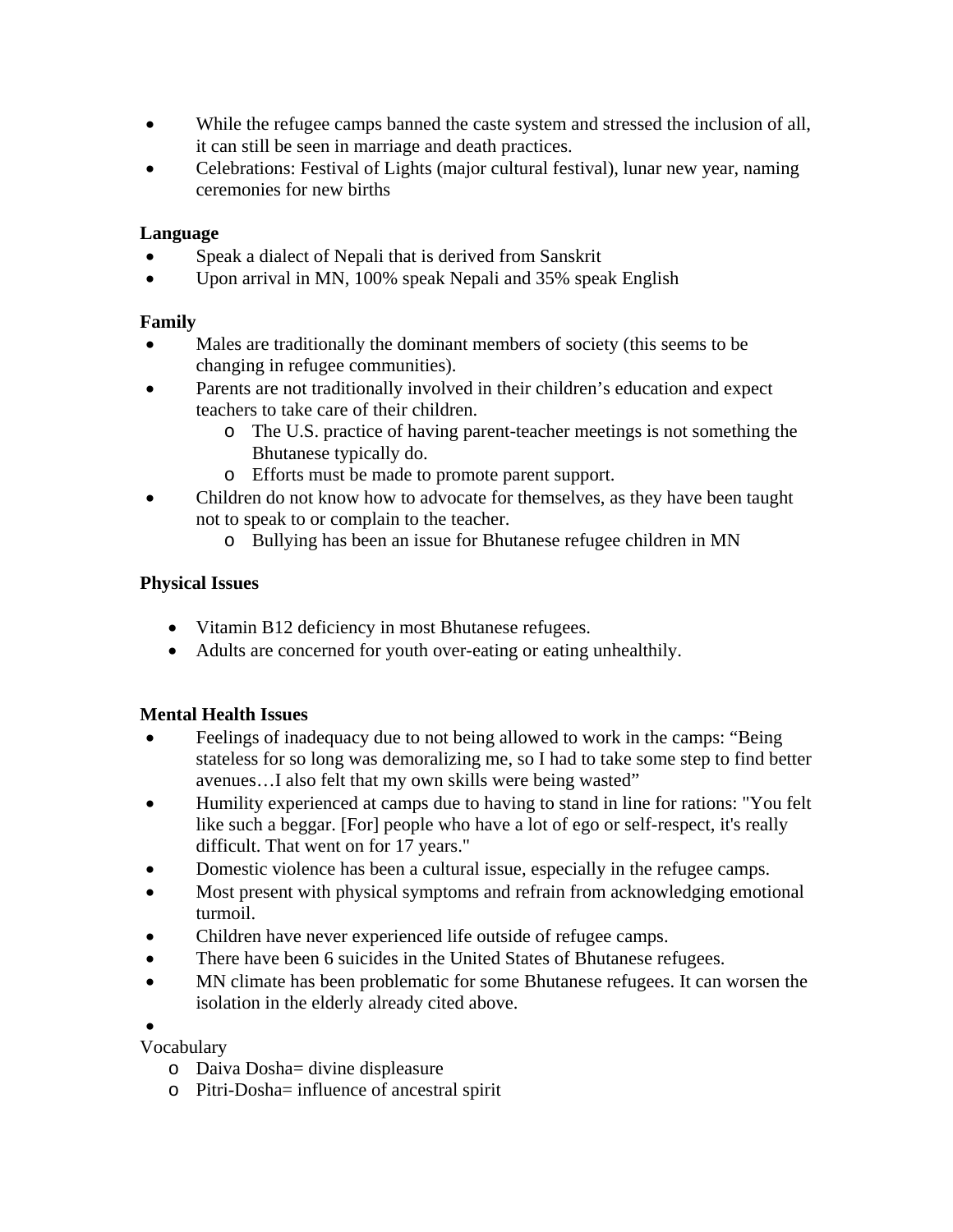- o Grasha Dasha= Plaetary influence
- o Local spirits= Nag, Gram, Devala
- o Karama= Action
- o Bhoot and Preta= Ghosts and spirits
- o Bokshi/nerra dosha= witch craft/ evil eyes/ black magic/ possession
- o Sato Janu= loss of soul

#### Traditional Treatments:

- 1) Puja and Patha= worship and recitation
- 2) Graha Japa/ Graha Prya= prayers and chanting
- 3) Pitrishrada/Pitrikanya= ancestral worship
- 4) Satvic Diet= Sage's diet
- 5) Avoid mahda= intoxicants
- 6) Dhami/Jhari/Bijuva= Shaman
- 7) Purohit/Guru/Lamal Pandit= chanting

Medical doctors, psychiatrists seen as last resorts for assistance

#### **Resources in Minnesota**

- Mangala Sharma is a primary Bhutanese advocate, organizer, and leader in MN.
	- o Sharma organized Bhutan Day on February 28, 2008 in St. Paul with various workshops, resources, and cultural shows for new immigrants. More than 200 people attended the celebration.
	- o Sharma founded the Nirvana Center in St. Paul as a Bhutanese center for refugees to come together, build relationships, community, and learn about resettlement resources. Nirvana helped the young Bhutanese adults organize a fall festival. Dashain Festival, held traditionally in Late September early October, is the largest festival in Nepal.
- Nirvana helped the young Bhutanese adults organize a fall festival. Dashain Festival, held traditionally in Late September early October, is the largest festival in Nepal.
- CVT initiated a partnership between the Bhutanese community and local police departments to educate refugees about the laws of the country and ways to access law enforcement officials, as well as to respond to law enforcement-related questions and initiate an amiable relationship.
	- o Bhutanese response to this meeting was positive; remarks were made that this was the first conversation they had ever had with a law enforcement official during their lives, and that in Bhutan they had been expected to bow down in respect and obedience in the presence of law enforcement officials
	- o Young adult group began meeting once a month with CVT staff in September, 2010.

Compiled by CVT